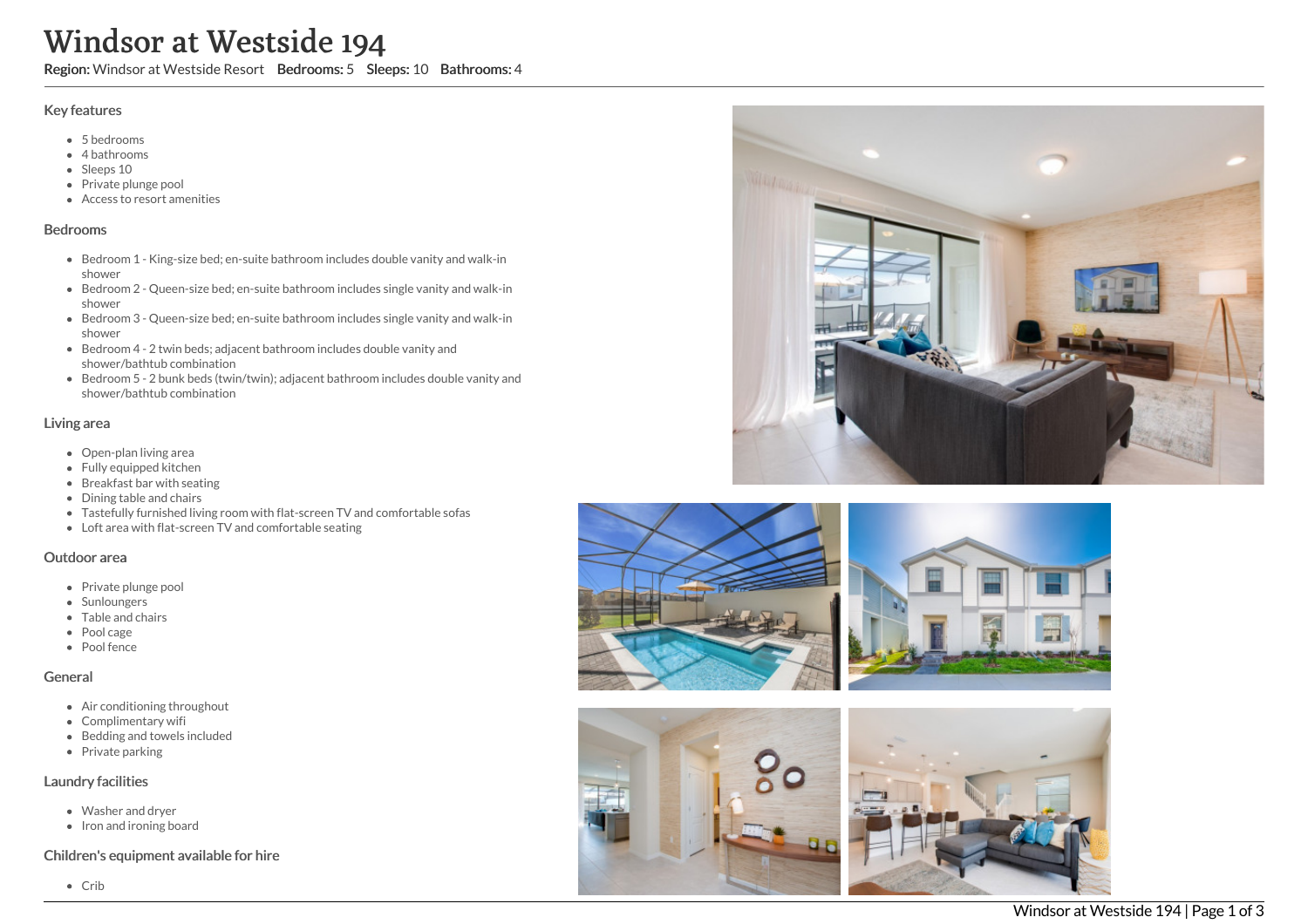- Stroller
- $\bullet$  High chair
- Pack and play

## Resort facilities

The prestigious Windsor at Westside community is conveniently located just a few miles from all of the top Orlando attractions including Disney World, Universal Studios and SeaWorld. Guests at this resort will benefit from full access to an extensive range of on-site amenities including an olympic-size swimming pool with a lazy river and a spacious sundeck; kids will enjoy the toddler pool and the splash fountains, whilst the adults can relax on the poolside beach. For a more active holiday, there is a games room, a fitness suite and multiple sports courts. After a busy day at the parks, guests can relax at the movie theater, have a drink at the clubhouse or visit the vast selection of on-site restaurants, shops and entertainment facilities.

## Places of interest

- Airport 30 miles
- Shopping (Disney Springs) 12 miles
- Disney World 8 miles
- Seaworld 17 miles
- Universal Studios 21.5 miles
- Legoland 30 miles
- Beaches (Cocoa Beach) 76 miles